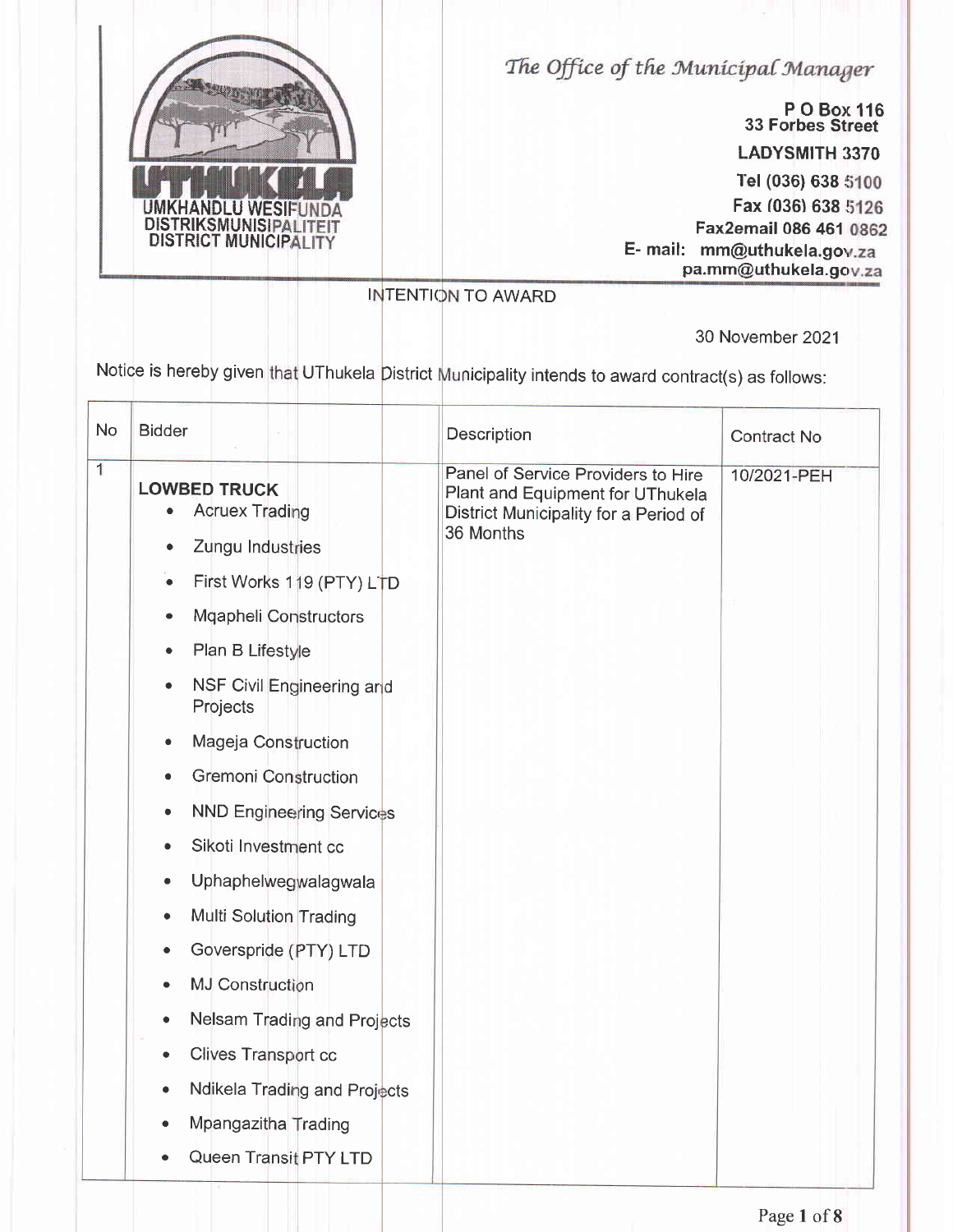- **Black Transport and Logistics**  $\bullet$
- Simpradoor Trading and Projects
- Sdwaba Trading cc  $\bullet$
- Midmar Plant Hire  $\bullet$
- Njengamanje Trading co  $\bullet$
- **Madudla Construction**  $\bullet$
- Ngudlu Trading  $\bullet$
- Sobhuza Investment  $\bullet$
- Phendula General Services
- Yengweni Enterprise  $\bullet$
- Marlisha Transport  $\ddot{\bullet}$
- **Manatty Trading**  $\bullet$
- Yengweni Services
- **ZNMS Trading**
- Lunasis Ideas  $\bullet$
- **NKR Business Enterprise**  $\bullet$
- **River Queen Trading**
- Aqua Transport and Plant Hire  $\bullet$

#### **TLB**

- **Acruex Trading**  $\bullet$
- Zungu Industries
- First Works 119 (PTY)LTD
- Ziyamasha Trading
- Mqapheli Constructors
- Bonkwali constructing
- Plan B Lifestyle
- **NSF Civil Engineering**
- Mageja Construction  $\bullet$
- **Gremoni Construction**
- Lukhwishi Trading
- **NND Engineering Services**
- Sikoti Investment cc  $\bullet$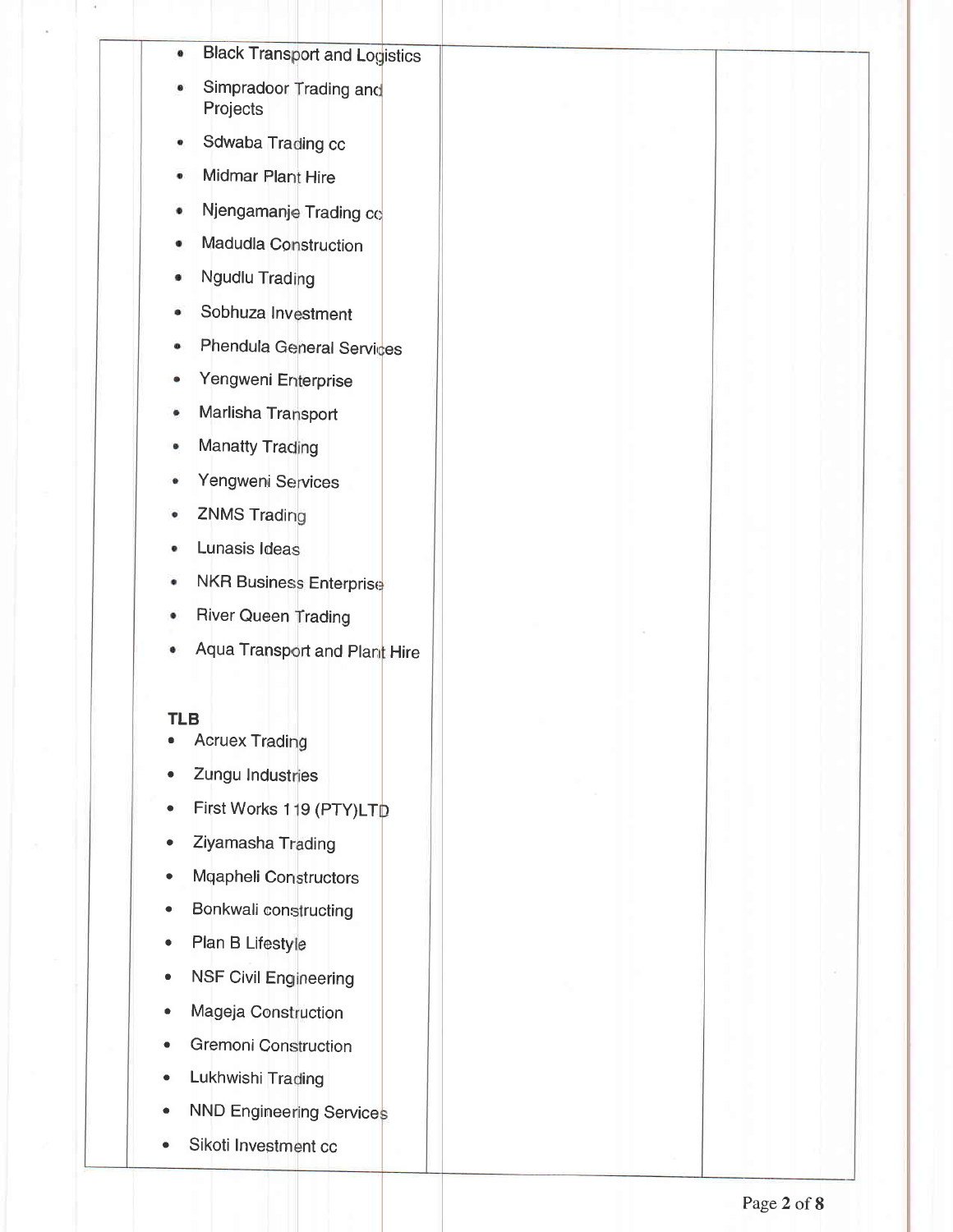- Uphaphelegwalagwala  $\bullet$
- Multi Solution Trading
- Goverpride PTY LTD
- **MJ Construction**
- Nelsam trd and projects
- **Clives Transport cc**
- Ndikela Trade and Projects  $\bullet$
- Mpangazitha Trading
- Queen Transit PTY LTD
- **Black Transport and Logistics**
- Simpradoor Trading and  $\bullet$ Projects
- Sdwaba Trading cc ۰
- Midmar Plant Hire
- Njengamanje Trading cc
- Madudla Construction
- **Ngudlu Construction**
- Sobhuza Investments
- Maxode Trading and Projects
- **Phendula General Services**
- Pelepele Investment
- Yengweni Enterprise
- Marlisha Transport
- **Manatty Trading**
- Servilex 151
- **Headman Trading**
- Yengweni Services
- **ZNMS Trading** ۰
- Lunasis Ideas
- **NKR Business Enterprise**  $\bullet$
- **River Queen Trading**  $\bullet$
- Zezasbonga Trading
- Aqua Transport and plant hire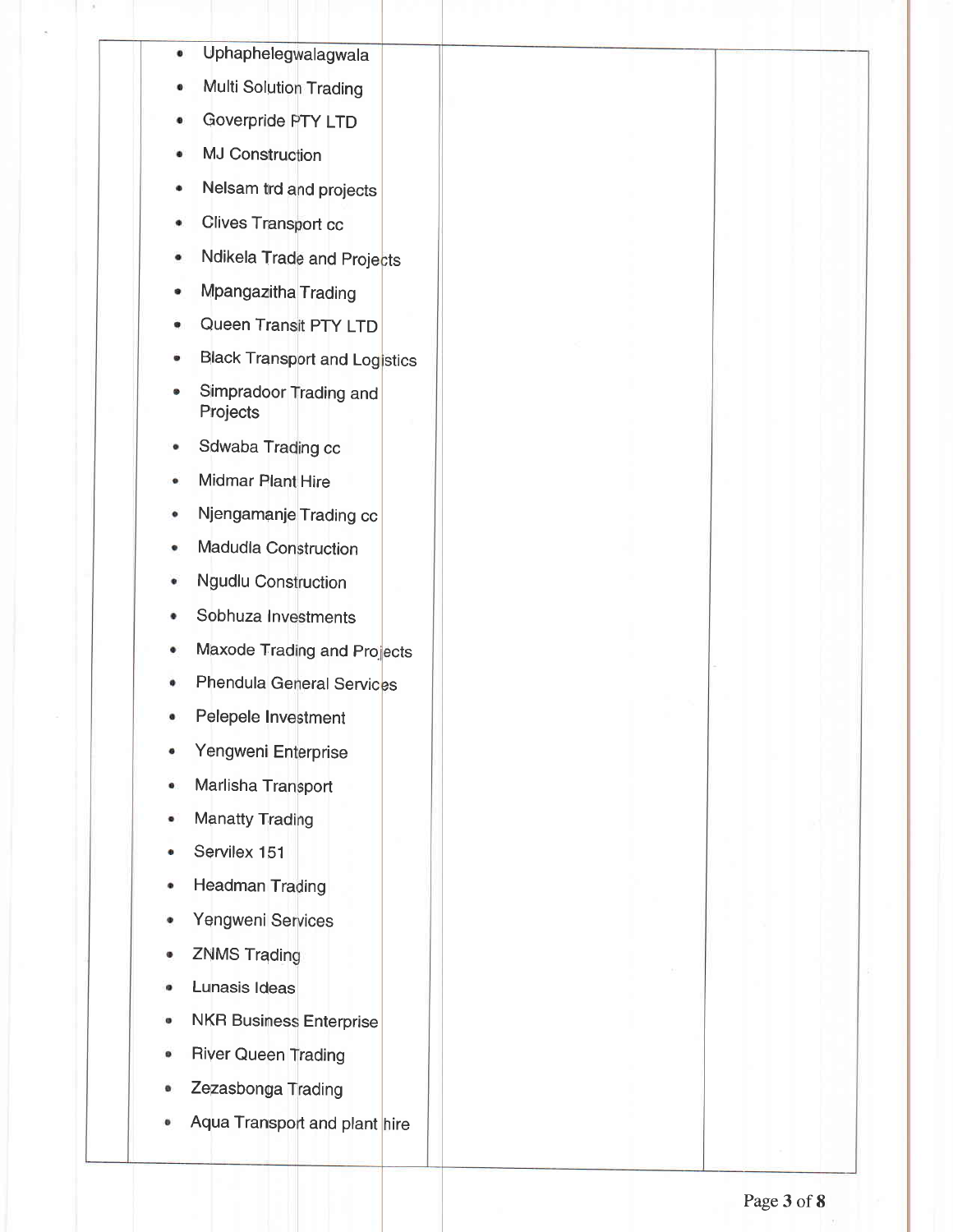### **HONEYSUCKER**

- **Acruex Trading**  $\bullet$
- First Works 119 (PTY)LTD
- Ziyamasha Trading  $\bullet$
- Mqapheli Constructors  $\bullet$
- Bonkwali constructing  $\bullet$
- Plan B Lifestyle  $\bullet$
- **NSF Civil Engineering**  $\bullet$
- **Gremoni Construction** Ă
- **NND Engineering Services**
- Zungu Civils  $\bullet$
- Sikoti Investment cc
- Uphaphelegwalagwala
- Multi Solution Trading  $\bullet$
- Goverpride PTY LTD ò
- **MJ Construction** ė
- Nelsam trd and projects
- Clives Transport cc
- Ndikela Trade and Projects  $\bullet$
- Mpangazitha Trading  $\bullet$
- Queen Transit PTY LTD
- **Black Transport and Logistics**
- Simpradoor Trading and  $\bullet$ Projects
- Sdwaba Trading cc
- Midmar Plant Hire
- Njengamanje Trading cc  $\blacksquare$
- **Ngudlu Trading**
- Maxode Trading and Projects
- **Phendula General Services**
- Pelepele Investment
- Yengweni Services
- Marlisha Transport
- **Manatty Trading**  $\bullet$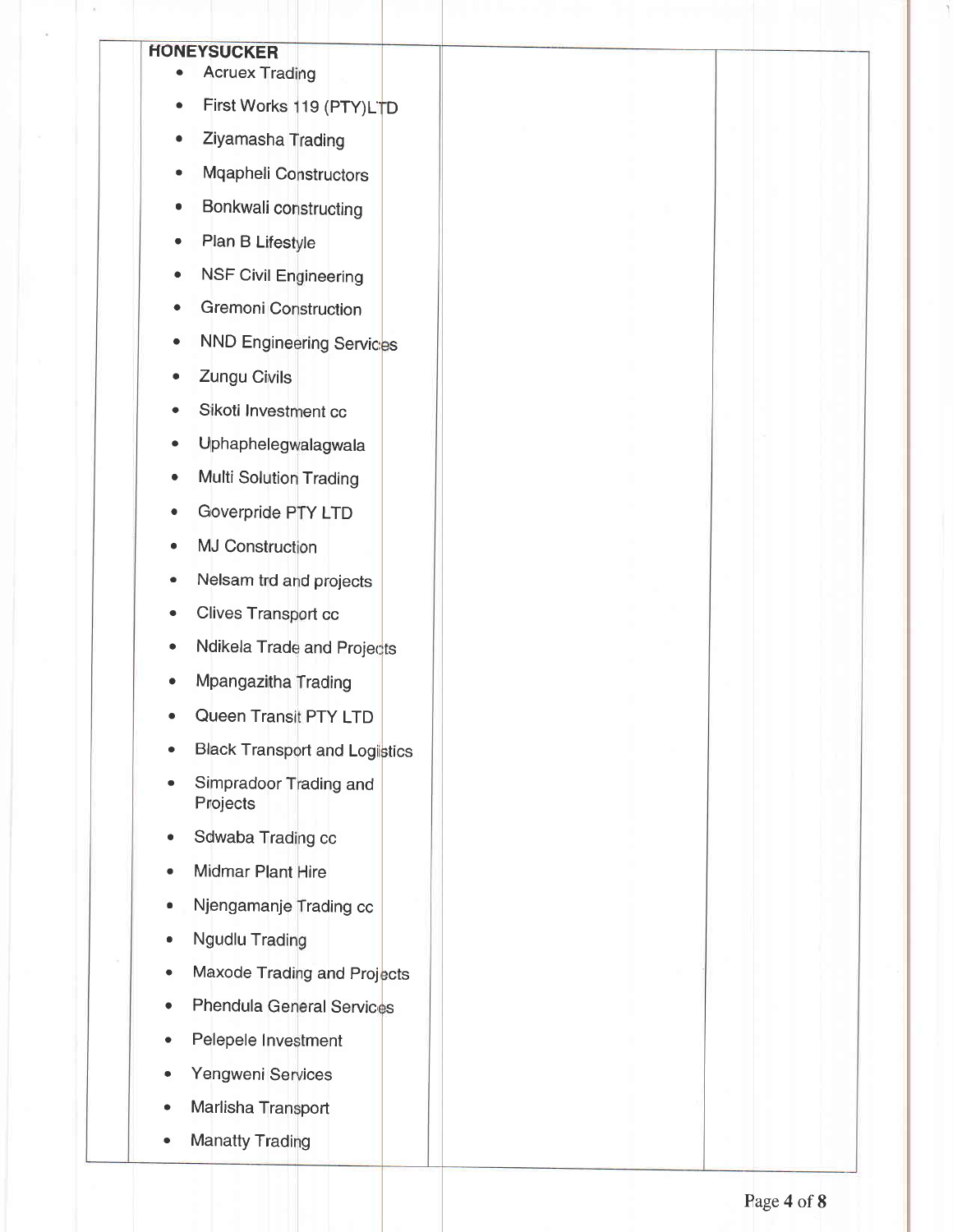- Servilex 151
- Thoka Geoscience
- Yengweni Services
- **ZNMS Trading**
- Lunasis Ideas
- **NKR Business Enterprise**
- **River Queen Trading**  $\bullet$
- Zezasbonga Trading
- SML transport services
- Aqua Transport and plant hire

### **Excavator**

- **Acruex Trading**  $\bullet$
- First Works 119 (PTY)LTD  $\blacksquare$
- Ziyamasha Trading
- Mqapheli Constructors  $\bullet$
- Plan B Lifestyle ۰
- **NSF Civil Engineering**  $\bullet$
- Mageja Construction ۰
- Gremoni Construction  $\bullet$
- **NND Engineering Services** ۰
- Zungu Civils
- Sikoti Investment cc
- Uphaphelegwalagwala  $\bullet$
- Multi Solution Trading  $\bullet$
- Goverpride PTY LTD
- **MJ Construction**
- Nelsam trd and projects  $\bullet$
- Clives Transport cc  $\bullet$
- Ndikela Trade and Projects
- Mpangazitha Trading
- Queen Transit PTY LTD
- **Black Transport and Logistics**
- Simpradoor Trading and  $\bullet$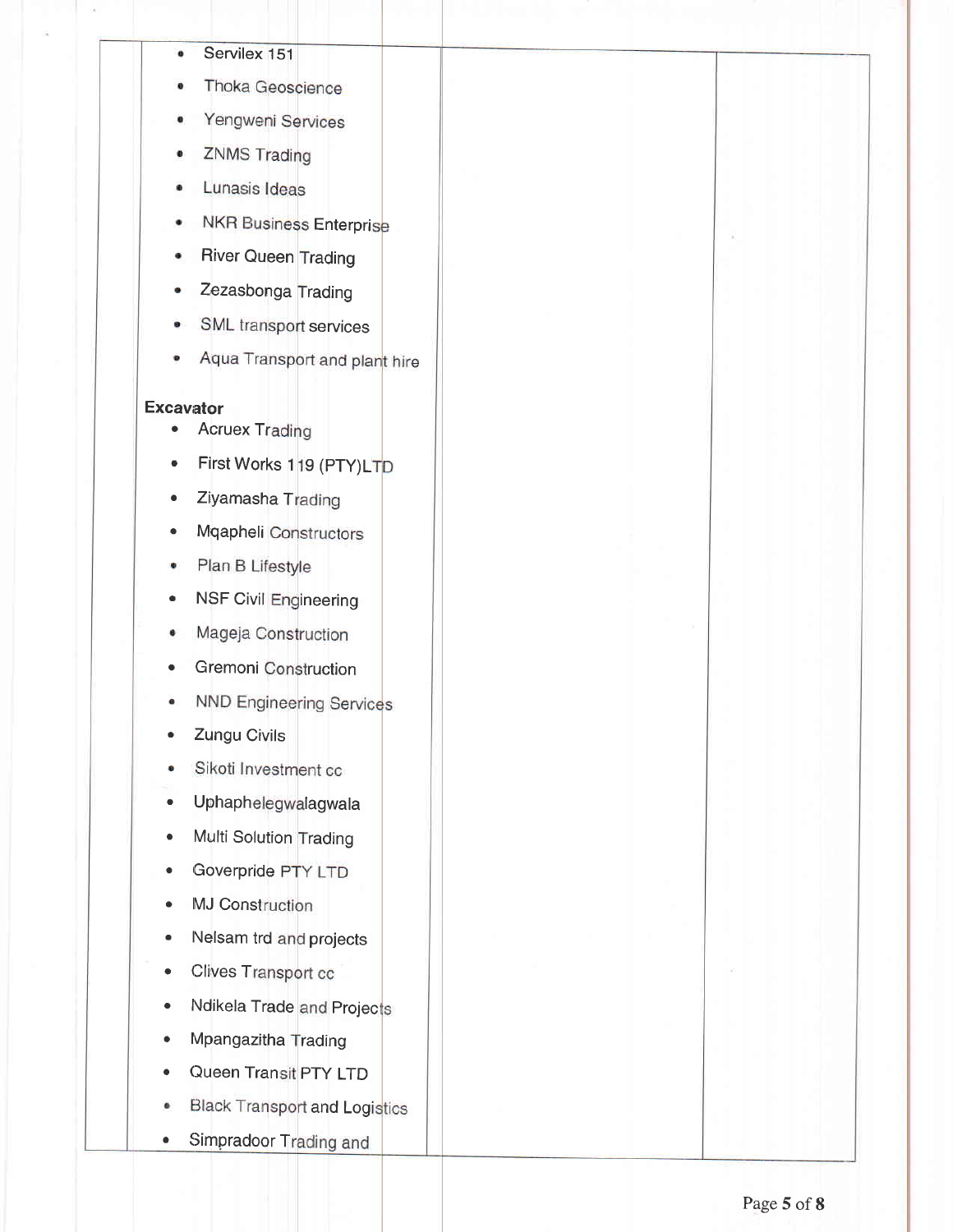# Projects

- Sdwaba Trading cc  $\bullet$
- Midmar Plant Hire
- Njengamanje Trading co
- Madudla Construction
- **NKR Business Enterprises**  $\bullet$
- Sobhuza Investments  $\bullet$
- Maxode Trading and Projects ö
- Phendula General Services
- Pelepele Investment
- Yengweni Enterprise  $\ddot{\bullet}$
- **ZNMS Trading**  $\bullet$
- Marlisha Transport  $\bullet$
- **Manatty Trading**  $\bullet$
- Servilex 151
- Yengweni Services
- Lunasis Ideas
- **NKR Business Enterprise** ۰
- **River Queen Trading**
- Aqua Transport and plant hire

## **WATER TANKER**

- **Acruex Trading**
- First Works 119 (PTY)LTD  $\bullet$
- Ziyamasha Trading  $\bullet$
- **Mqapheli Constructors**  $\bullet$
- Bonkwali constructing  $\bullet$
- Plan B Lifestyle  $\bullet$
- **NSF Civil Engineering**  $\bullet$
- Mageja Construction  $\bullet$
- **Gremoni Construction**
- **NND Engineering Services**
- Zungu Civils
- **ZNMS Trading**  $\bullet$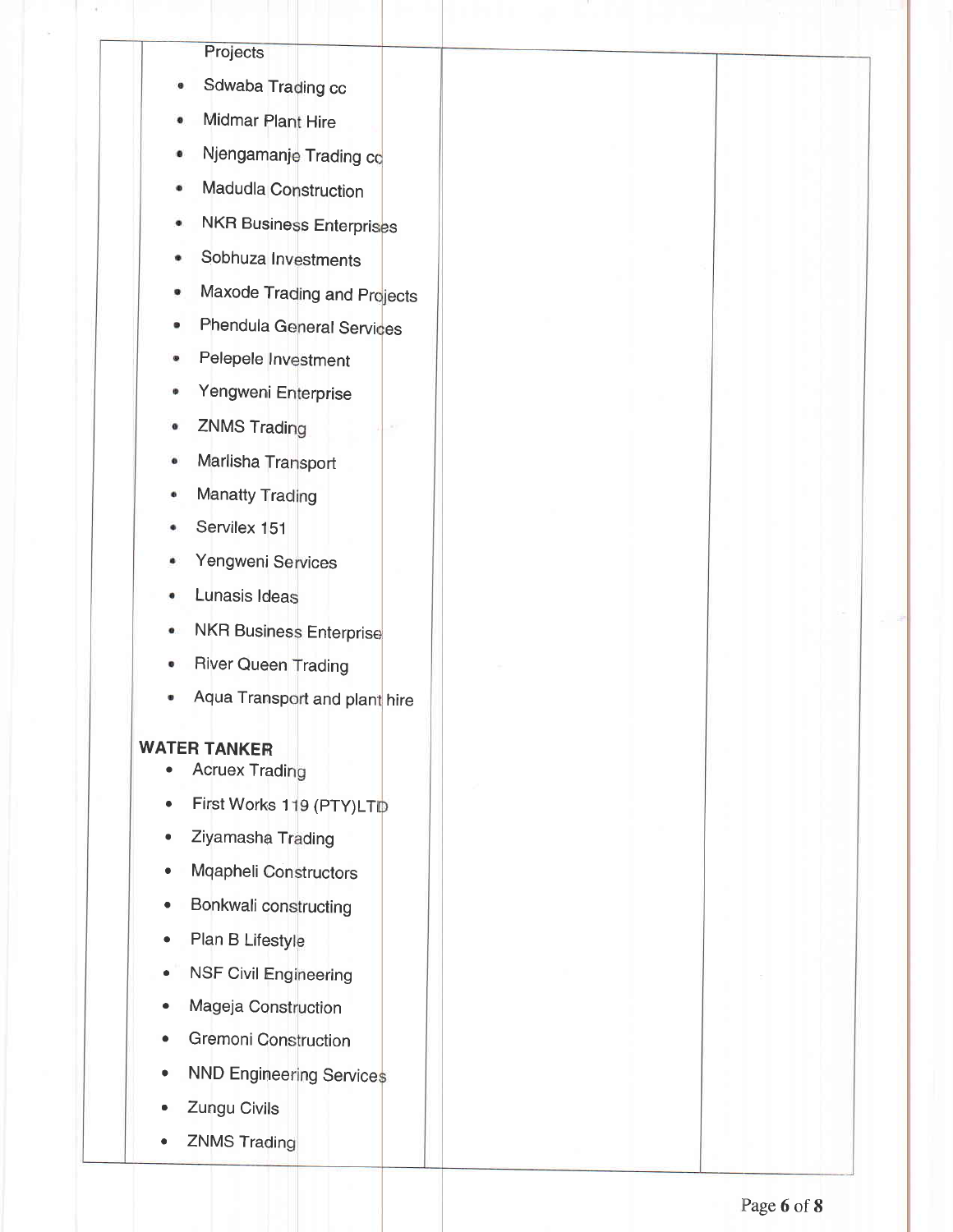- Sikoti Investment cc  $\bullet$
- Uphaphelegwalagwala
- **Multi Solution Trading**
- Goverpride PTY LTD
- **MJ Construction**
- Nelsam trd and projects  $\bullet$
- **Clives Transport cc** ۰
- Ndikela Trade and Projects
- Mpangazitha Trading
- Queen Transit PTY LTD  $\ddot{\phantom{a}}$
- **Black Transport and Logistics**  $\bullet$
- Simpradoor Trading and  $\bullet$ Projects
- Sdwaba Trading cc é
- **Midmar Plant Hire**
- Njengamanje Trading cc  $\bullet$
- Madudla Construction ۰
- **Ngudlu Construction**  $\bullet$
- **NKR Business Enterprise**  $\bullet$
- Sobhuza Investments  $\ddot{\phantom{a}}$
- Maxode Trading and Projects
- Phendula General Services
- Pelepele Investment ٠
- Yengweni Services ۰
- Marlisha Transport  $\Phi$
- **Manatty Trading**  $\bullet$
- Servilex 151
- **Headman Trading**
- Yengweni Services
- **ZNMS Trading**  $\bullet$
- Lunasis Ideas
- **NKR Business Enterprise**
- River Queen Trading
- **Ongidi Trading**